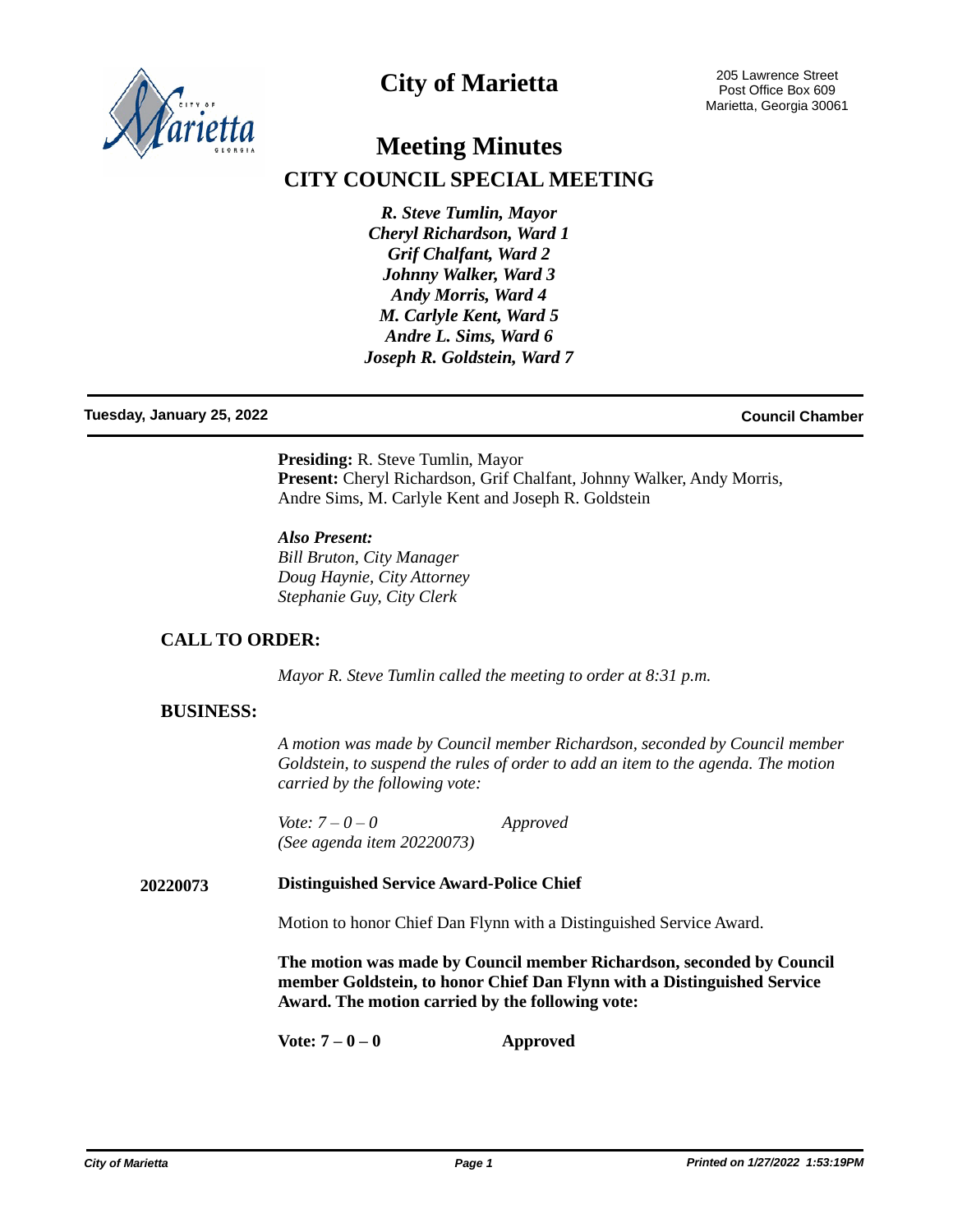*A motion was made by Council member Kent, seconded by Council member Goldstein, to suspend the rules of order to add an item to the agenda. The motion carried by the following vote:*

*Vote: 7 – 0 – 0 Approved (See agenda item 20220105)*

**20220105 Exempt from the Security Scanner**

Motion to remove the security scanner outside the Council Chambers.

**A motion was made by Council member Walker, seconded by Council member Chalfant, to remove the security scanner outside the Council Chambers. The motion carried by the following vote:**

**Vote: 7 – 0 – 0 Approved**

**20220093 Executive Session**

Executive Session to discuss legal, personnel, and/or real estate matters.

**A motion was made in open session by Council member Goldstein, seconded by Council member Richardson, to enter an Executive Session to discuss personnel items. The motion carried by the following vote:**

**Vote: 7 – 0 – 0 Approved**

The executive session was held.

**A motion was made in open session by Council member Richardson, seconded by Council member Sims, to exit the Executive Session. The motion carried by the following vote:** 

### **Vote: 7 – 0 – 0 Approved**

**Appointed Officials Review 20211107**

> Discussion regarding annual required review of appointed officials per Code Section 4-4-24-120C.

**Discussed**

#### **City Clerk Compensation and Contract 20220096**

Review and approval of compensation and employment contract for Stephanie E. Guy per City Code Section 4-4-2-030.C.

*Motion approving employment contract for Stephanie E. Guy per City Code Section 4-4-2-030.C. Compensation set at \$84,905.60 retroactive to July 1, 2021, and \$87,380.80 retroactive to January 1, 2022. City Clerk will also participate in across the board increases provided to general employees as approved by the City Council as part of the Annual Budget.*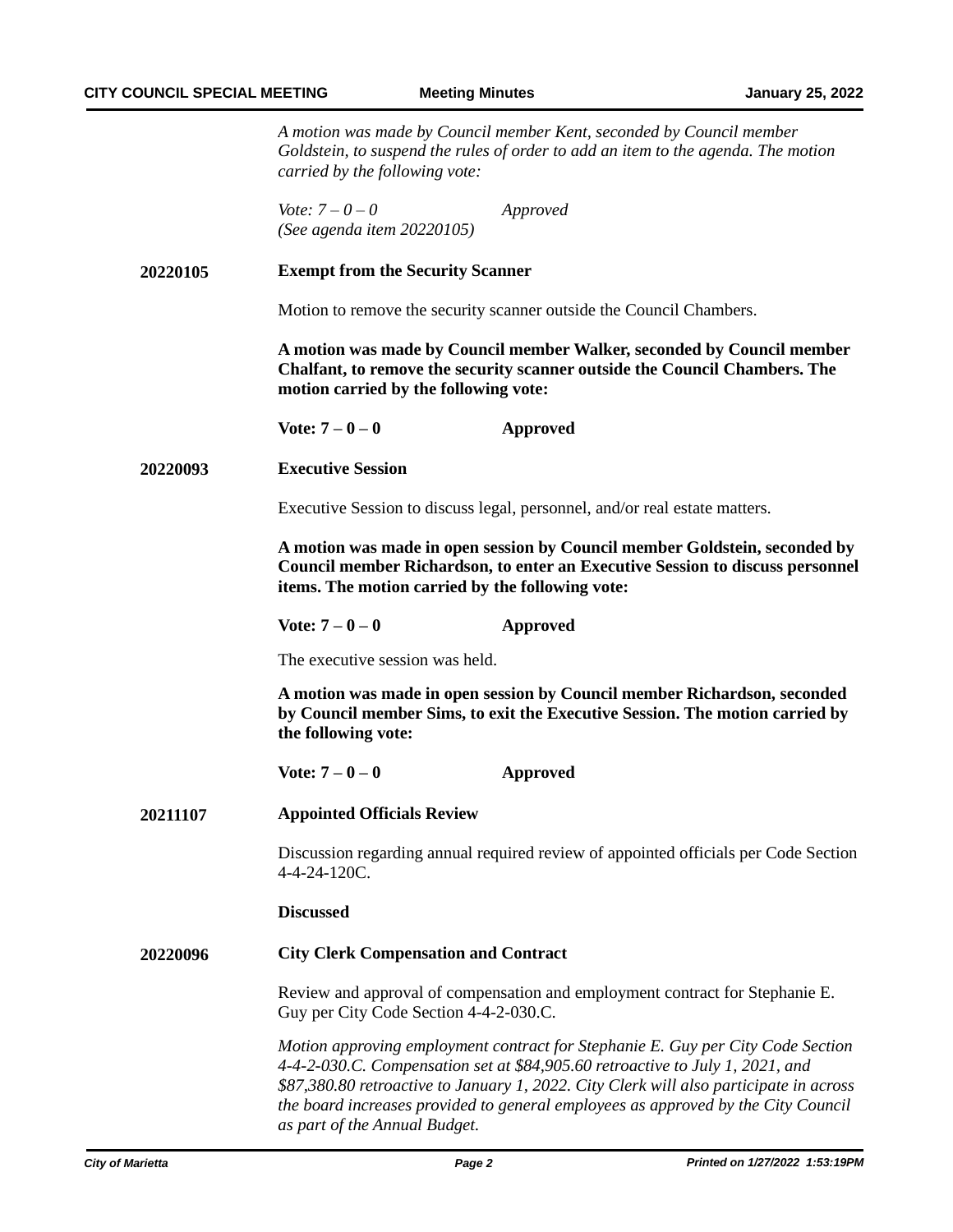**The motion was made by Council member Morris, seconded by Council member Walker, that this matter be Approved. The motion carried by the following vote:**

|          | Vote: $7 - 0 - 0$                                                                                                                                                                                                                                                                                                                                                                                                                                                                                                                                                 | <b>Approved</b>                                                                                                                                   |
|----------|-------------------------------------------------------------------------------------------------------------------------------------------------------------------------------------------------------------------------------------------------------------------------------------------------------------------------------------------------------------------------------------------------------------------------------------------------------------------------------------------------------------------------------------------------------------------|---------------------------------------------------------------------------------------------------------------------------------------------------|
| 20220095 | <b>Administrative Assistant to the Mayor Compensation and Contract</b>                                                                                                                                                                                                                                                                                                                                                                                                                                                                                            |                                                                                                                                                   |
|          | Review and approval of compensation and employment contract for Elizabeth S.<br>Kelley per City Code Section 4-4-2-030.C.                                                                                                                                                                                                                                                                                                                                                                                                                                         |                                                                                                                                                   |
|          | Motion approving employment contract for Elizabeth S. Kelley per City Code Section<br>4-4-2-030.C. Compensation set at \$27.33 per hour retroactive to July 1, 2021, and<br>\$28.13 per hour retroactive to January 1, 2022. Employee will also participate in<br>across the board increases provided to general employees as approved by the City<br>Council as part of the Annual Budget.<br>The motion was made by Council member Richardson, seconded by Council<br>member Walker, that this matter be Approved. The motion carried by the<br>following vote: |                                                                                                                                                   |
|          |                                                                                                                                                                                                                                                                                                                                                                                                                                                                                                                                                                   |                                                                                                                                                   |
|          | Vote: $7 - 0 - 0$                                                                                                                                                                                                                                                                                                                                                                                                                                                                                                                                                 | <b>Approved</b>                                                                                                                                   |
| 20220101 | Board of Lights & Water General Manager Compensation                                                                                                                                                                                                                                                                                                                                                                                                                                                                                                              |                                                                                                                                                   |
|          | Review and approval of compensation for Ronald J. Mull.                                                                                                                                                                                                                                                                                                                                                                                                                                                                                                           |                                                                                                                                                   |
|          | Motion approving compensation for Ronald J. Mull set at \$151,944.00 retroactive to<br>July 1, 2021, and \$156,374.40 retroactive to January 1, 2022. The General Manager<br>will also participate in across the board increases provided to general employees as<br>approved by the City Council as part of the Annual Budget.                                                                                                                                                                                                                                   |                                                                                                                                                   |
|          | following vote:                                                                                                                                                                                                                                                                                                                                                                                                                                                                                                                                                   | The motion was made by Council member Chalfant, seconded by Council<br>member Richardson, that this matter be Approved. The motion carried by the |
|          | Vote: $7 - 0 - 0$                                                                                                                                                                                                                                                                                                                                                                                                                                                                                                                                                 | <b>Approved</b>                                                                                                                                   |
| 20220094 | <b>City Manager Compensation and Contract</b>                                                                                                                                                                                                                                                                                                                                                                                                                                                                                                                     |                                                                                                                                                   |
|          | Review and approve compensation and employment contract for William F. Bruton,<br>Jr. per City Charter Section 4.2 and City Code Section 4-4-2-030.C.                                                                                                                                                                                                                                                                                                                                                                                                             |                                                                                                                                                   |
|          | Motion approving employment contract for William F. Bruton, Jr. per City Charter<br>Section 4.2 and City Code Section 4-4-2-030.C. Compensation set at \$242,195.20<br>retroactive to July 1, 2021, and \$249,246.40 retroactive to January 1, 2022. City<br>Manager will also participate in across the board increases provided to general<br>employees as approved by the City Council as part of the Annual Budget.                                                                                                                                           |                                                                                                                                                   |
|          | The motion was made by Council member Kent, seconded by Council member<br>Sims, that this matter be Approved. The motion carried by the following vote:                                                                                                                                                                                                                                                                                                                                                                                                           |                                                                                                                                                   |

**Vote: 7 – 0 – 0 Approved**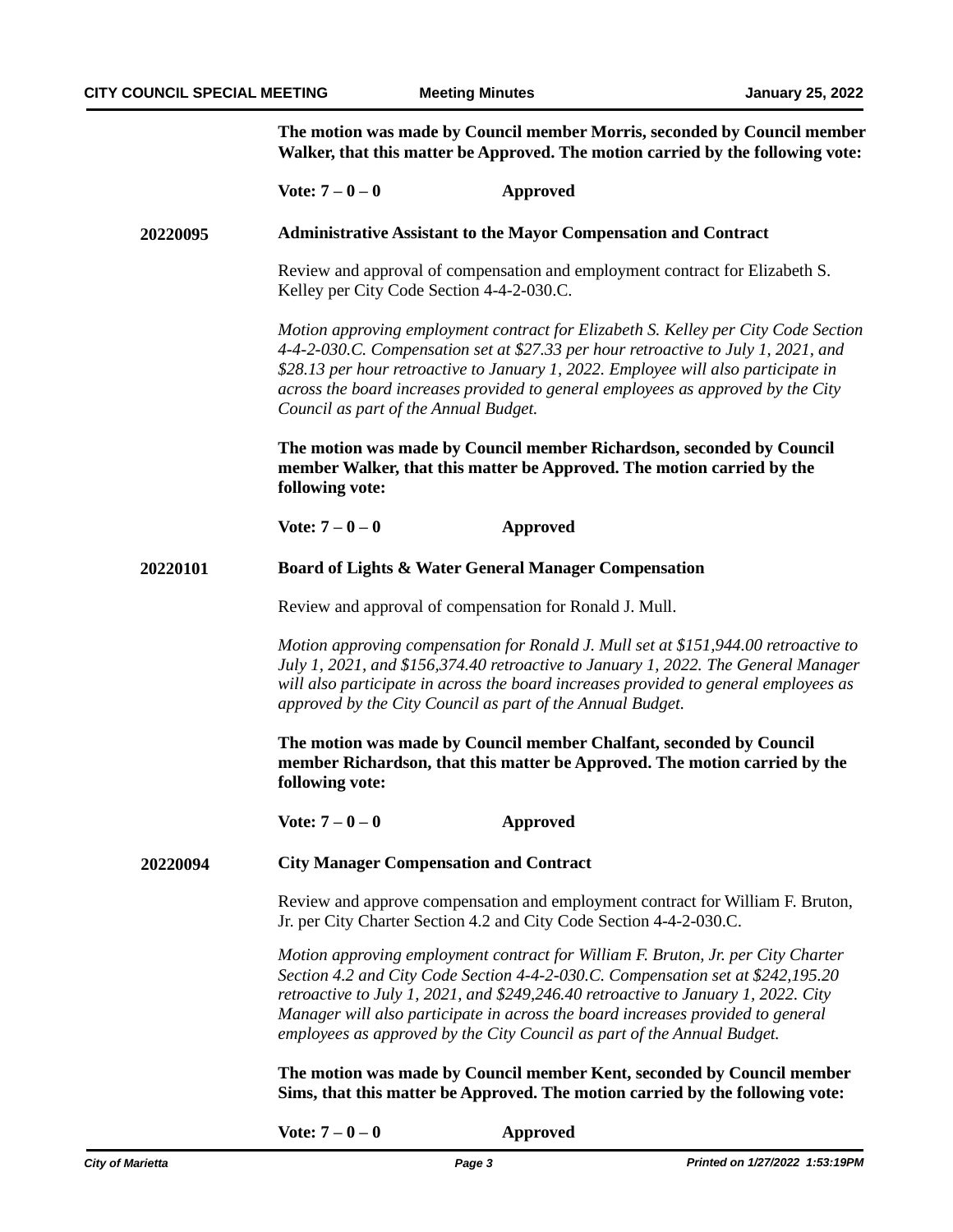| 20220098 | <b>Municipal Court Prosecuting Attorney Compensation and Contract</b> |
|----------|-----------------------------------------------------------------------|
|----------|-----------------------------------------------------------------------|

Review and approval of compensation and employment contract for Benjamin F. Smith per City Code Section 4-4-2-030.C. Compensation is fixed by ordinance per City Charter Sections  $4.11(a)(5)$  and  $6.6(b)$ .

*Motion approving employment contract for Benjamin F. Smith per City Code Section 4-4-2-030.C. Compensation is fixed by ordinance per City Charter Sections 4.11(a)(5) and 6.6(b) and set at \$75,668.04 retroactive to January 1, 2022. The Prosecuting Attorney will also participate in across the board increases provided to general employees as approved by the City Council as part of the Annual Budget.*

**The motion was made by Council member Chalfant, seconded by Council member Richardson, that this matter be Approved. The motion carried by the following vote:**

**Vote: 7 – 0 – 0 Approved**

#### **Municipal Court Judge Compensation and Contract 20220097**

Review and approval of compensation and employment contract for Lawrence E. Burke per City Code Section 4-4-2-030.C. Compensation is fixed by ordinance per City Charter Sections  $4.11(a)(1)$  and  $6.2(b)$ .

*Motion approving employment contract for Lawrence E. Burke per City Code Section 4-4-2-030.C. Compensation is fixed by ordinance per City Charter Sections 4.11(a)(1) and 6.2(b) and set at \$76,668.00 effective January 13, 2022. The Judge will also participate in across the board increases provided to general employees as approved by the City Council as part of the Annual Budget.*

**The motion was made by Council member Chalfant, seconded by Council member Richardson, that this matter be Approved. The motion carried by the following vote:**

**Vote: 7 – 0 – 0 Approved**

#### **Municipal Court Associate Judge Compensation 20220099**

Review and approval of compensation per session for the Associate Judges. Compensation of the judges is fixed by ordinance per City Charter Sections  $4.11(a)(1)$  and  $6.2(b)$ .

*Motion approving compensation per session for the Associate Judges. Compensation of the judges is fixed by ordinance per City Charter Sections 4.11(a)(1) and 6.2(b) and set at \$300.00 per session effective January 25, 2022.*

**The motion was made by Council member Goldstein, seconded by Council member Sims, that this matter be Approved. The motion carried by the following vote:**

**Vote: 7 – 0 – 0 Approved**